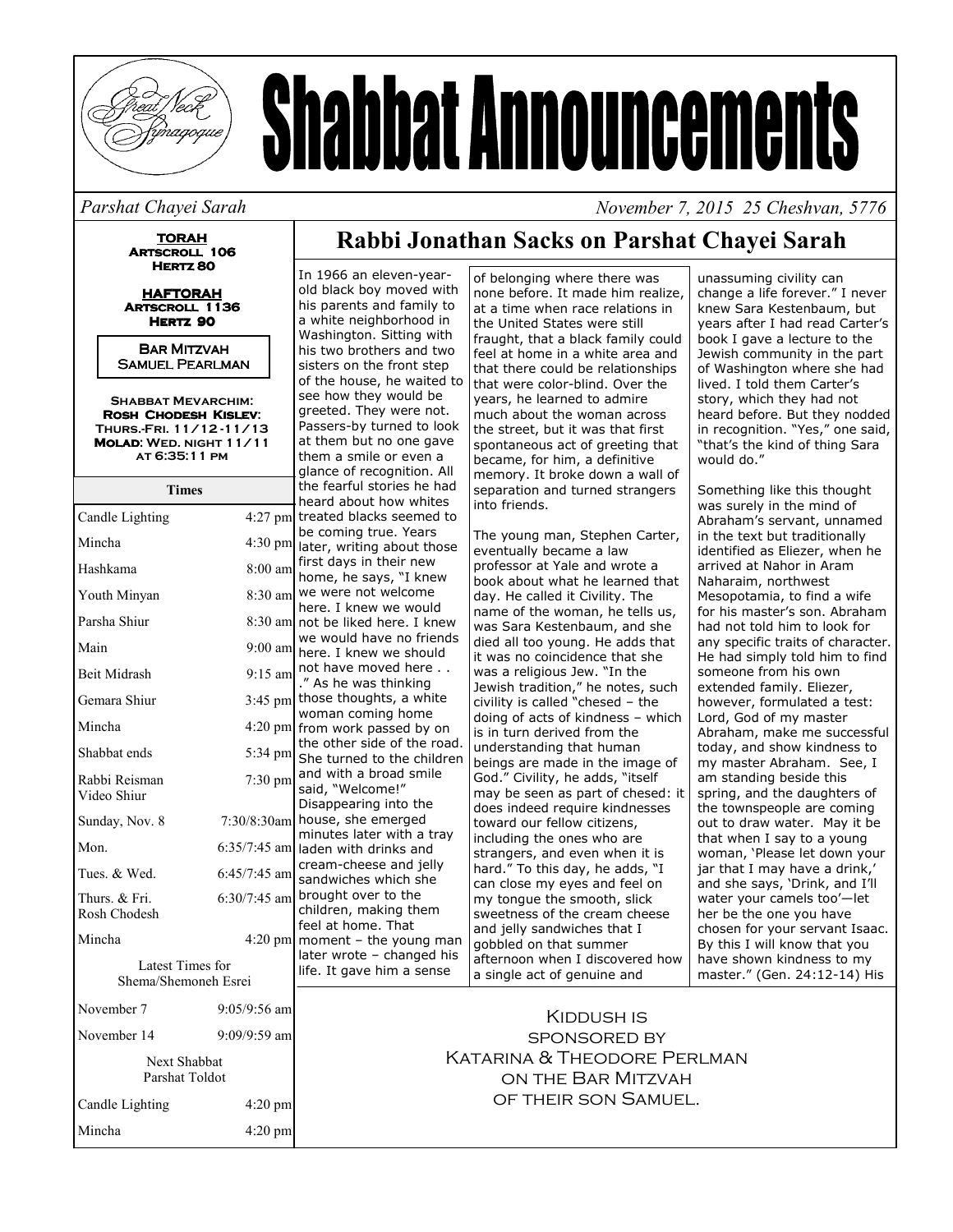#### 26 Old Mill Road, Great Neck, NY 11023 (516) 487-6100

use of the word chesed here is no accident, for it is the very characteristic he is looking for in the future wife of the first Jewish child, Isaac, and he found it in Rivka.

It is the theme, also, of the book of Ruth. It is Ruth's kindness to Naomi, and Boaz's to Ruth that Tenakh seeks to emphasize in sketching the background to David, their great-grandson, who would become Israel's greatest king. Indeed the sages said that the three characteristics most important to Jewish character are modesty, compassion and kindness. Chesed, what I have defined elsewhere as "love as deed," is central to the Jewish value system. The sages based it on the acts of God himself. Rav Simlai taught: "The Torah begins with an act of kindness and ends with an act of kindness. It begins with God clothing the naked: "The Lord God made for Adam and his wife garments of skin and clothed them," and it ends with Him caring for the dead: "And He [God] buried [Moses] in the Valley." Chesed - providing shelter for the homeless, food for the hungry, assistance to the poor, visiting the sick, comforting mourners and providing a dignified burial for all - became constitutive of Jewish life. During the many centuries of exile and dispersion Jewish communities were built around these needs. There were hevrot, "friendly societies," for each of them. In seventeenth century Rome, for example, there were seven societies dedicated to the provision of clothes, shoes, linen, beds and warm winter bed coverings for children, the poor, widows and prisoners. There were two societies providing trousseaus, dowries and the loan of jewelry to poor brides. There was one for visiting the sick, another bringing help to families who had suffered bereavement, and others to perform the last rites for those who had died - purification before burial. and the burial service itself. Eleven fellowships existed for educational and religious aims, study and prayer, another raised alms for Jews living in the Holy Land, and others were involved in the various activities associated with the circumcision of newborn boys. Yet others provided the poor with the means to fulfill commands such as mezuzot for their doors, oil for the Hanukkah lights, and candles for the Sabbath. Chesed, said the sages, is in some respects higher even than tzedakah:



**GNS Yoetzet Halacha Lisa Septimus** Welcomes your questions about mikvah, observance of taharat mishpacha (halacha relating to married life) and women's health, as it connects to Jewish law. Reach out to her at: Phone: 516 415 1111 Email:gnsyoetzet@gmail.com.

All conversations and emails are kept confidential.



**Great Neck Synagogue** 26 Old Mill Road, Great Neck, NY 11023 516-487-6100

Rabbi Dale Polakoff, Rabbi Rabbi Ian Lichter, Assistant Rabbi Dr. Ephraim Wolf, z"l, Rabbi Emeritus Zeev Kron, Cantor Eleazer Schulman, z"l. Cantor Emeritus Rabbi Sholom Jensen, Youth Director Zehava & Dr. Michael Atlas, Youth Directors **Mark Twersky, Executive Director** Dr. James Frisch, Assistant Director Dr. Hal Chadow, President Harold Domnitch, Chairman of the Board Lisa Septimus, Yoetzet Halacha 516-415-1111 Our masters taught: loving-kindness [chesed] is greater than charity [tzedakah] in three ways. Charity is done with one's money, while loving-kindness may be done with one's money or with one's person. Charity is done only to the poor, while loving-kindness may be given both to the poor and to the rich. Charity is given only to the living, while loving-kindness may be shown to the living and the dead.

Chesed in its many forms became synonymous with Jewish life and one of the pillars on which it stood. Jews performed kindnesses to one another because it was "the way of God" and also because they or their families had had intimate experience of suffering and knew they had nowhere else to turn. It provided an access of grace in dark times. It softened the blow of the loss of the Temple and its rites: Once, as R. Yohanan was walking out of Jerusalem, R. Joshua followed him. Seeing the Temple in ruins, he cried, "Woe to us that this place is in ruins, the place where atonement was made for Israel's iniquities." R. Yohanan said to him: "My son, do not grieve, for we have another means of atonement which is no less effective. What is it? It is deeds of loving-kindness, about which Scripture says, 'I desire loving-kindness and not sacrifice'" (Hosea 6:6). Through chesed, Jews humanized fate as, they believed, God's chesed humanizes the world. It also added a word to the English language. In 1535 Myles Coverdale published the first-ever translation of the Hebrew Bible into English (the work had been begun by William Tyndale who paid for it with his life, burnt at the stake in 1536). It was when he came to the word chesed that he realized that there was no English word which captured its meaning. It was then that, to translate it, he coined the word 'loving-kindness." The late Rabbi Abraham Joshua Heschel used to say, "When I was young I admired cleverness. Now that I am old I find I admire kindness more." There is deep wisdom in those words. It is what led Eliezer to choose Rivka to become Isaac's wife and thus the first Jewish bride. Kindness brings redemption to the world and, as in the case of Stephen Carter, it can change lives. Wordsworth was right when he wrote that the "best portion of a good man's [and woman's] life" is their "little, nameless, unremembered, acts of kindness and of love."

#### **IMPACT OF TEFILLAH**

...Whoever answers Kaddish with all his strength, a full heart and soul; All evil decrees against him are ripped up...Mishna Brura 56:1

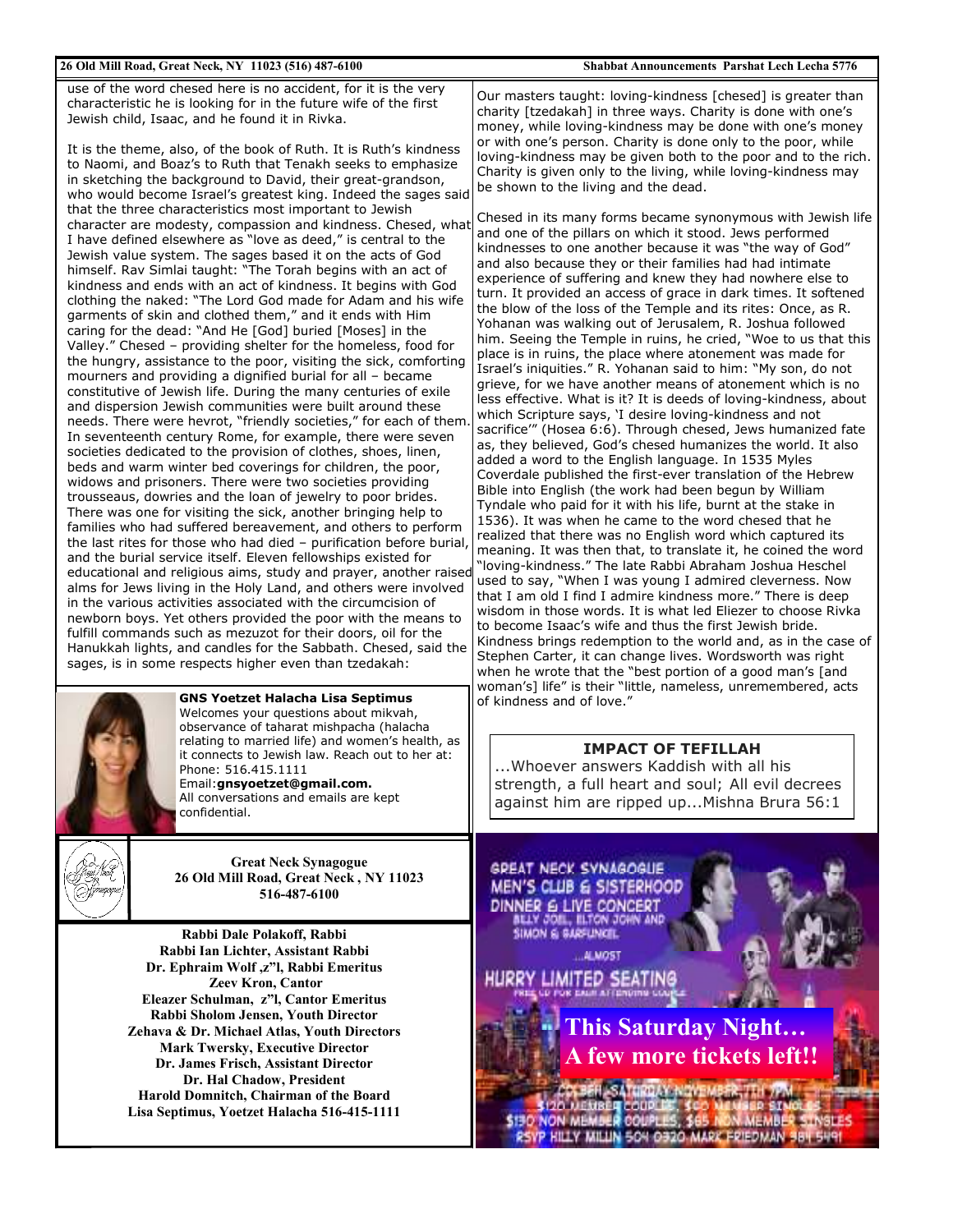